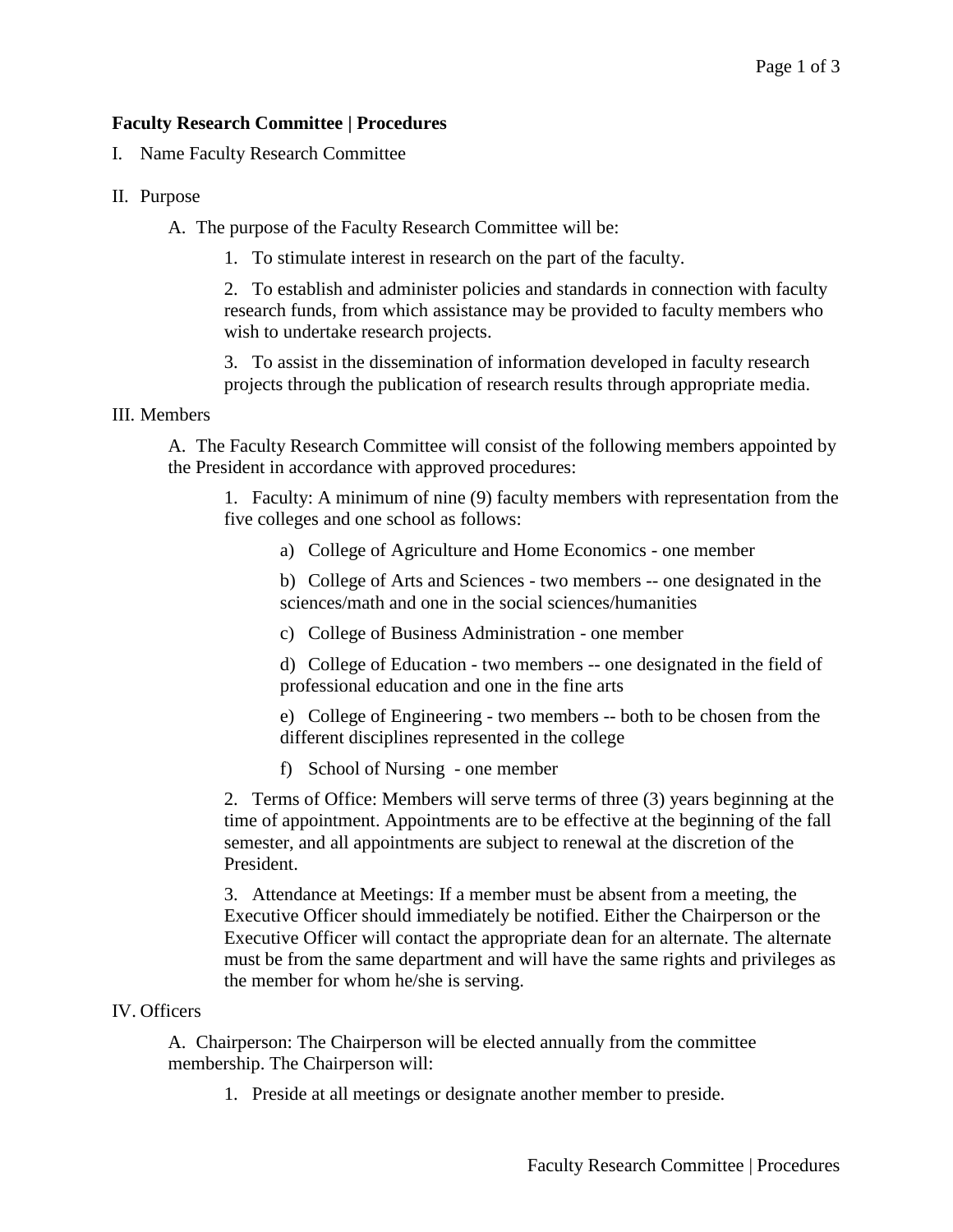2. Prepare a tentative agenda for each meeting (when feasible) for distribution to committee members prior to the meeting.

3. Have minutes prepared for distribution to committee members.

4. Call special meetings when necessary.

5. Appoint ad hoc subcommittees as needed.

6. Execute the policies prescribed by these procedures and by parliamentary authority adopted by the committee.

7. Disseminate information concerning actions of the committee.

8. Supervise the preparation and distribution of an annual report of the committee's activities. The annual report will be submitted to the Academic Council for review and acceptance.

B. Executive Officer: The President shall appoint a staff member to serve as Executive Officer and resource person and to provide staff support services.

## V. Meetings

A. One regular meeting shall be held each semester of the academic year. If it is deemed necessary, the date and time of the regular meetings may be changed by the Chairperson provided all members of the committee are notified of the change.

B. The Chairperson may call a special meeting when such action is deemed necessary.

C. Items for consideration on the agenda of meetings may be submitted to the Chairperson by members of the committee or by faculty members.

D. The agenda shall be adopted at the beginning of each meeting by a majority of members present.

E. A majority of the membership of the committee shall constitute a quorum.

VI. Parliamentary Authority

A. The rules contained in the current edition of Robert's Rules of Order, Newly Revised shall govern the committee in all cases to which they are applicable and in which they are not inconsistent with these procedures.

VII. Technical Authority

A. The provisions of the Handbook for Faculty Research Committee Grants shall govern the committee's actions with respect to individual proposals.

VIII. Amendment of Procedures

A. These procedures may be amended at any regular meeting of the committee by a majority vote of the total membership provided the amendment has been submitted in writing to each committee member at least one week prior to the meeting. Amendments to procedures are subject to final approval by the Administrative Council.